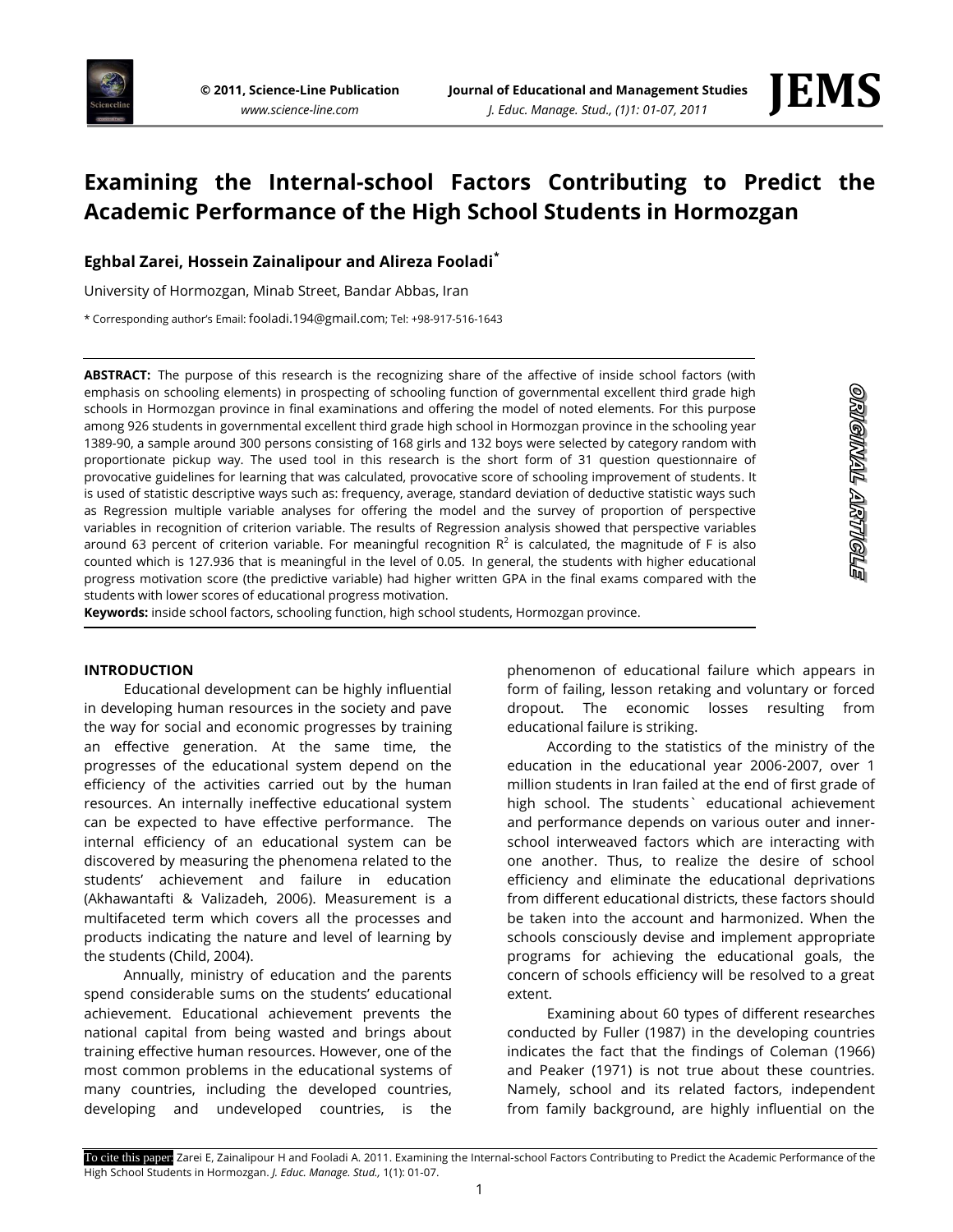extensive educational achievement in the third world countries. However, in the industrial and developed countries, the factors related to family, economic and social status are more influential on the extensive educational achievement rather than school. The attempts to identify and scrutinize the important factors for predicting the educational performance seems to be crucial. Suggesting practical strategies and taking scientific measures to increase productivity and decrease the considerable economic and cultural losses resulting from educational failure requires extensive works and researches.

In Hormozgan province, the educational performance and achievement of the students of the public exemplary high schools in the final exams of the third grade as well as the number of university acceptance percentage of 16 public exemplary high schools are different considering the heavy costs of administering these high schools which includes providing accommodation services and employing highly skilled and experienced teachers. According to the statistics of the offices of high school education and the assessment office of general education department of the province, the educational efficiency of these schools has been reported to be equal to the efficiency of an ordinary boarding school. This has raised the concerns of the parents and the education authorities. On the other hand, lack of enough number of experienced teachers and competent principals in the province as well as their frequent reshuffles (about 60% of the personnel are non-natives), the issue of enhancing educational quality at public exemplary high schools and the students` educational performance and ensuring their success in the final exams of the  $3<sup>rd</sup>$ grade of high school (which has 25% effect on public university entrance exam) have been prioritized as the agenda of the education authorities in the province.

With a comprehensive approach, we can examine the factors involved in educational performance in three categories: individual factors, inner-school factors and outer-school factors.

This study focuses on examining the inner-school factors as well as one individual factor which have affected the students` educational performance (motivation). A frequent question in educational contexts concerning the learners` effort and learning is why some of the students are attentive to their lessons while some other are not so interested. The answer to this question to a great extent has to do with the students` motivation and the factors affecting motivation. Motivation refers to the force which creates, maintains and drives behavior. Motivation has been

defined as a special need and request which induces motivation.

Motivation as a mental aptness is a prerequisite for learning. The effect of motivation on learning is completely obvious (Sief, 2008). Petrich and Schunk (1996) in a research have concluded that motivation is one of the most important influential factors on human learning and his/her performance. In Encyclopedia of Learning and Education, Husent *et al* (1992) considers the progress motivation as an aspect of motivation which is called student's internal motivation. Human perceives himself/ herself as having the necessary qualifications and desirable self-control. Also, Uguroglu and Walberg have demonstrated that the mean of the correlation coefficients of motivation level and educational progress is  $+$  0.34. In some other studies, the correlation between motivation and educational progress has been reported as +0/50. (Bloom, 1976).

Also, the studies carried out by Harter (1999), Walex *et al* (1993), Wolfulek (2004), Anderson and Burke (2000) has corroborated the effect of the students` internal motivation and on their tendency to scientific and learning activities which contribute to educational performance. The results of the studies conducted by Jamshidi (1998), Rafiyian (2001), Hasanzadeh (2003) and Sheikhifini (1994) in Iran have indicated that the students` educational progress motivation and their educational performance are significantly correlated.

Fuller and Hyneman (1989) have specified the influential factors on learning and educational progress in the third world countries as follow: the education duration (86%), the learners' nutrition program (83%), the activities of the school library (83%), the teacher training courses (71%), textbook and educational materials (67%), science laboratories (36%), the teachers payment (36%), the decrease in the number of learners (24%) and the retaking of the educational grade (20%).

Examining the effect of individual factors on educational failure, Sewell and Shan (1967) have concluded that aptitude, which is important in calculating the educational failure, is undoubtedly related to students` staying at the high school. Examining the inner-school factors which are influential on educational failure has indicated that since the type of the institute is related to its quality, the institute's quality is correlated with the students` presence and staying in the institute. The research conducted in Wisconsin (U.S.A) has shown that the institutes with higher quality, compared to the low quality institutes, have more alumni (Astin, 1972; Vagner, 1967; Rauch, Touster and Leen, 1970; Camens, 1971; Wagner and Sivell, 1970, quoted in Puladi, 1996). Pittman (1986)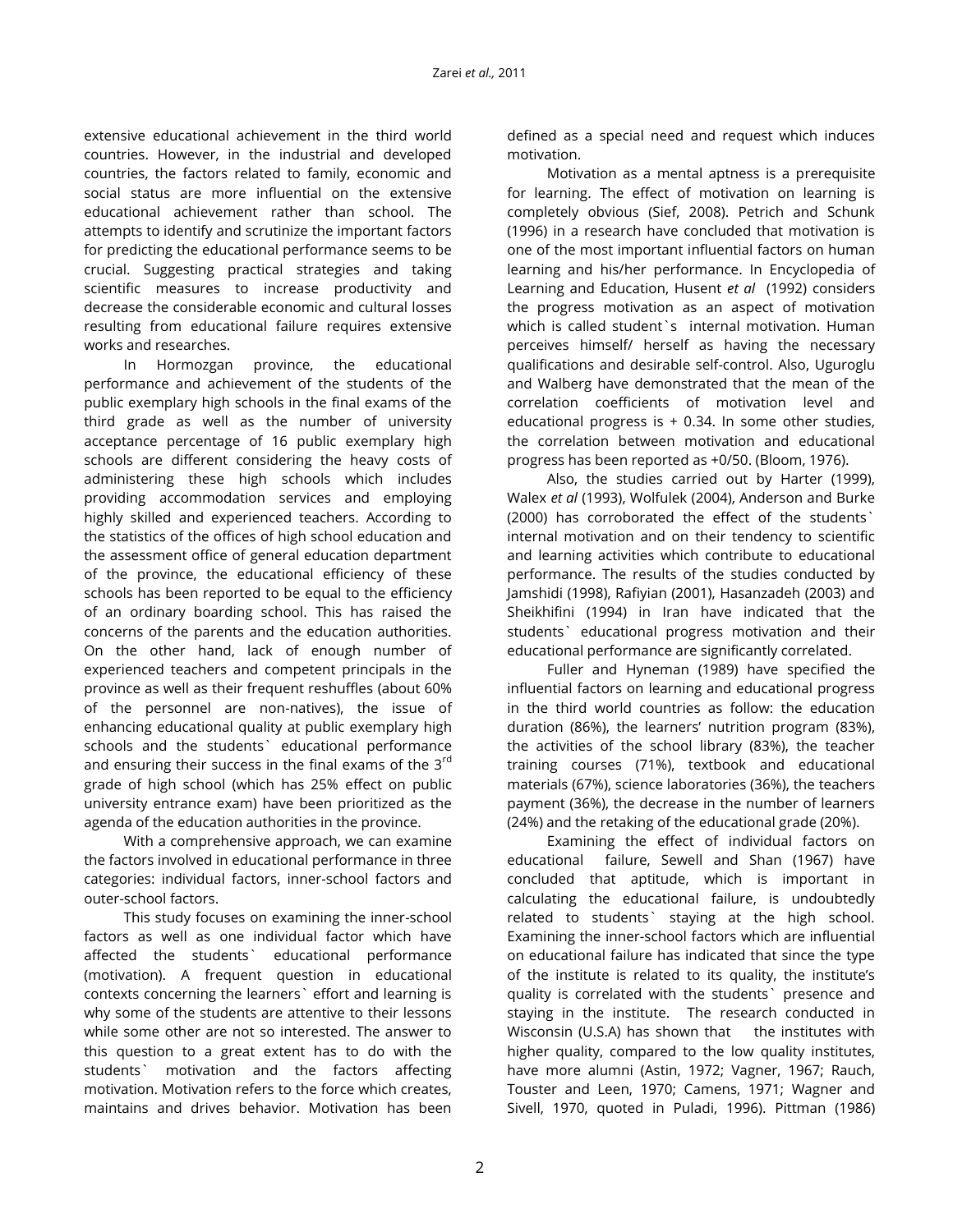argues that the student vulnerable to educational failure is likely to feel uninterested in their teachers or the school staffs. As a result, the students who are likely to undergo educational failure are more vulnerable to being the victims of misunderstanding compared to the other students with learning problems. Safavi (1986) quotes from the *American Journal of Educational Researches* published in 1985 " educational factors related to school are the major cause of leaving high schools". Approximately one third of the dropouts attributed leaving schools to being not good at the lessons".

Also, the studies conducted in Iran have repetitively examined educational progress as a dependent variable. The results of the studies carried out by Biabangard (2005), and Hassanzadeh (2002), have indicated that there is a significant relation between the students` educational progress motivation and their educational performance. In addition, their findings show that the students` entrance scores and the inner-school factors such as the lower educational grades GPA have been significantly correlated with the their educational performance in the upper educational grades.

This study aims at determining the effect of entrance exam scores, the GPA at the  $3<sup>rd</sup>$  grade of guidance school, the mean of the GPA of the  $1<sup>st</sup>$  and  $2<sup>nd</sup>$ grades of high school and the score of educational progress motivation on predicting the educational performance of the students of the  $3<sup>rd</sup>$  grade of the high schools in Hormozgan province in the final exams. and finding a regression model for the mentioned factors.

The research questions are as follow:

1- To what extent the inner-school factors (the variables such as entrance exam scores, GPA of the 3<sup>rd</sup> grade students of the guidance school, the mean of the GPA of the  $1^{st}$  and  $2^{nd}$  grades of the high school students and the scores of the educational progress motivation) affect predicting the educational performance of the students of the  $3<sup>rd</sup>$  grade of the high schools in the final exams?

2- To what extent the entrance exam scores affect predicting the educational performance of the students of the  $3^{rd}$  grade of the high schools in the final exams?

3- To what extent GPA of the students at the  $3^{rd}$ grade of guidance school affect predicting the educational performance of the  $3<sup>rd</sup>$  grade students of the high school in the final exams?

4- To what extent the mean of GPA of the  $1<sup>st</sup>$  and 2<sup>nd</sup> grade high school students affect predicting the educational performance of the  $3<sup>rd</sup>$  grade students of high school in final exams?

5- To what extent the scores of the educational progress motivation affect predicting the educational performance of the 3<sup>rd</sup> grade students of the high school in final exams?

## **MATERIALS AND METHODS**

Since this study intends to examine and determine the effect of inner-school factors on predicting the educational performance of the 3<sup>rd</sup> grade students of the public exemplary high school in their final exams and the relation between the variables have been examined and analyzes, correlational research method has been used. This method belongs to descriptive (non-experimental) research methods.

The statistical society includes the whole  $3<sup>rd</sup>$  grade students of the public exemplary high schools in the province during the educational year 2010-2011. The statistical society includes 519 girls and 407 boys which totally makes 926 persons who have been studying in 16 public exemplary high schools. The statistical samples have been selected from the statistical society using stratified random sampling method which was appropriate for our selected group (girls and boys). With regard to the number of the predictive variables and the practical considerations of the research, to obtain a referent sample the final volume of the sample have been assumed 300 persons (including 160 girls and 140 boys) according to Morgan sampling table.

The research tool for this study was the short form of the educational motivation questionnaire with a 7-point Likert scale with choices ranging from 1 (strongly agree) to 7 (strongly disagree). Coutinho and Newman (2008) have used *Cronbach's Alpha* method to examine the reliability of this questionnaire. According to them, reliability coefficient of this questionnaire is 0.90. Rafiyian (2000) using Chronbach alpha method has calculated the reliability of this scale as 0.81. For evaluating the validity of this scale, Rafiyian (2000) has used Scherrer self-efficiency instrument and calculated its validity coefficient as 0.64. In this study, the reliability of this questionnaire has been evaluated using Cronbach's alpha method as 0.78.

## **RESULTS**

The researcher in this study intends to determine the role of each predictive variable in explaining the criterion variable. According to the available resources, if a researcher has no specific theoretical model in his mind or the number of the predictive variables is low, the best method will be the simultaneous method. Therefore, this method (simultaneous method) has been used in regression analysis. Due to the presence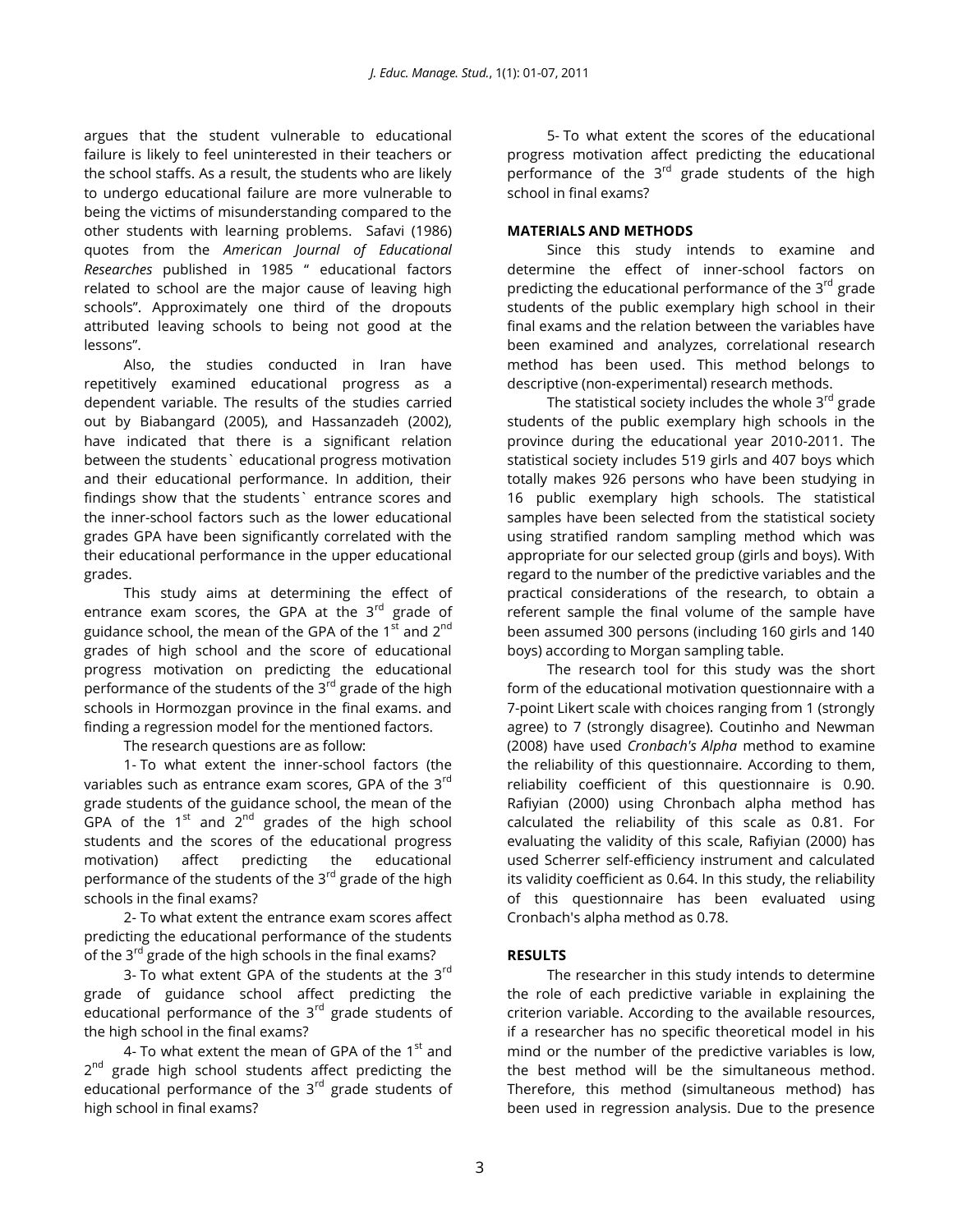of quantitative data such as mean and standard deviation and application of stratified random sampling method for information analysis, descriptive and inferential statistical methods have been used. In the descriptive part, mean and standard deviation statistics has been used. In the inferential part, simultaneous multiple regression analysis has been used for testing the suggested model. In addition, for testing the significance of the model,  ${}^{1}$ F coefficient and for testing the significance of (β) values of each factor, T test have

been used. In simultaneous method which has been performed using the version 16 of SPSS software *Enter* method has been applied to find the regression line equation. Because in this method all the variables are inserted simultaneously to form the equation and all the beta coefficients are offered and calculated. These coefficients are used for determining the dependent variables used in explaining the criterion variable. The salient descriptive findings which include mean and standard deviation statistics are shown in the table 1.

| <b>Variable</b>                                                               | <b>Mean</b> | <b>Standard</b><br>deviation | N   |
|-------------------------------------------------------------------------------|-------------|------------------------------|-----|
| Entrance exam score                                                           | 15          | 1.02                         | 300 |
| GPA of $3^{rd}$ grade of guidance<br>school                                   | 19.09       | 0.974                        | 300 |
| Mean of the GPA, $1^{st}$ and $2^{nd}$ the<br>grades of the high school       | 18.58       | 1.185                        | 300 |
| Score of Educational progress<br>motivation                                   | 18.37       | 0.808                        | 300 |
| The written GPA of Final exams<br>of the 3 <sup>rd</sup> grade of high school | 16.15       | 2.492                        | 300 |

Table 1 shows the mean and standard deviation of 4 predictive variables which have been examined as the inner-school factors affecting the educational performance of the 3<sup>rd</sup> grade students of exemplary state high schools in addition to a criterion variable (the written GPA of final exam). Considering the data of the table it is observed that he highest mean belongs to the variable written GPA of last exams of the  $3<sup>rd</sup>$  grade, guidance school (with the mean 19.09 and the standard

deviation 0.974). In addition, the lowest mean belongs to the variable entrance exam score (with the mean 15 and the standard deviation 1.02).

In addition to the above mentioned descriptive findings, it entailed to calculate the matrix of correlation between the predictive variables and the criterion variable in order to examine the research questions and conduct an inferential analysis on the research data. Table 2 shows the related matrix.

| <b>Table 2.</b> The matrix of correlation between the predictive variables and the criterion variable |  |
|-------------------------------------------------------------------------------------------------------|--|
|                                                                                                       |  |

| Variable                                                                | GPA, $3^{rd}$ grade<br>of guidance school | GPA, $3^{rd}$ grade of<br>guidance school | <b>Mean of the GPA,</b><br>1 <sup>st</sup> and 2 <sup>nd</sup> the<br>grades of the high<br>school | Score of<br><b>Educational</b><br>progress<br>motivation |
|-------------------------------------------------------------------------|-------------------------------------------|-------------------------------------------|----------------------------------------------------------------------------------------------------|----------------------------------------------------------|
| Entrance exam score                                                     | 0.595                                     |                                           |                                                                                                    |                                                          |
| GPA, 3 <sup>rd</sup> grade of guidance school                           | 0.391                                     | 0.249                                     |                                                                                                    |                                                          |
| Mean of the GPA, $1^{st}$ and $2^{nd}$ the grades of<br>the high school | 0.228                                     | 0.595                                     | 0.228                                                                                              |                                                          |
| Score of Educational progress motivation                                | 0.527                                     | 0.265                                     | 0.253                                                                                              | 0.416                                                    |

According to the findings indicated in the table above, the highest positive and significant correlation coefficient with the criterion variable belongs to the variable entrance exam score and the lowest positive and significant correlation coefficient with the criterion variable belongs to the mean of the GPA of the  $1<sup>st</sup>$  and 2<sup>nd</sup> grade students of high school. The other variables indicate correlation with the criterion variable between

these two values. All the studied variables are positively and significantly correlated with the criterion variable at a level of less than0.05.

Conducting regression analysis on the research data for offering a general model for the examined variables indicated that the predictive variables can justify and explain approximately 63% of the criterion variable variance. To determine the calculated  $R^2$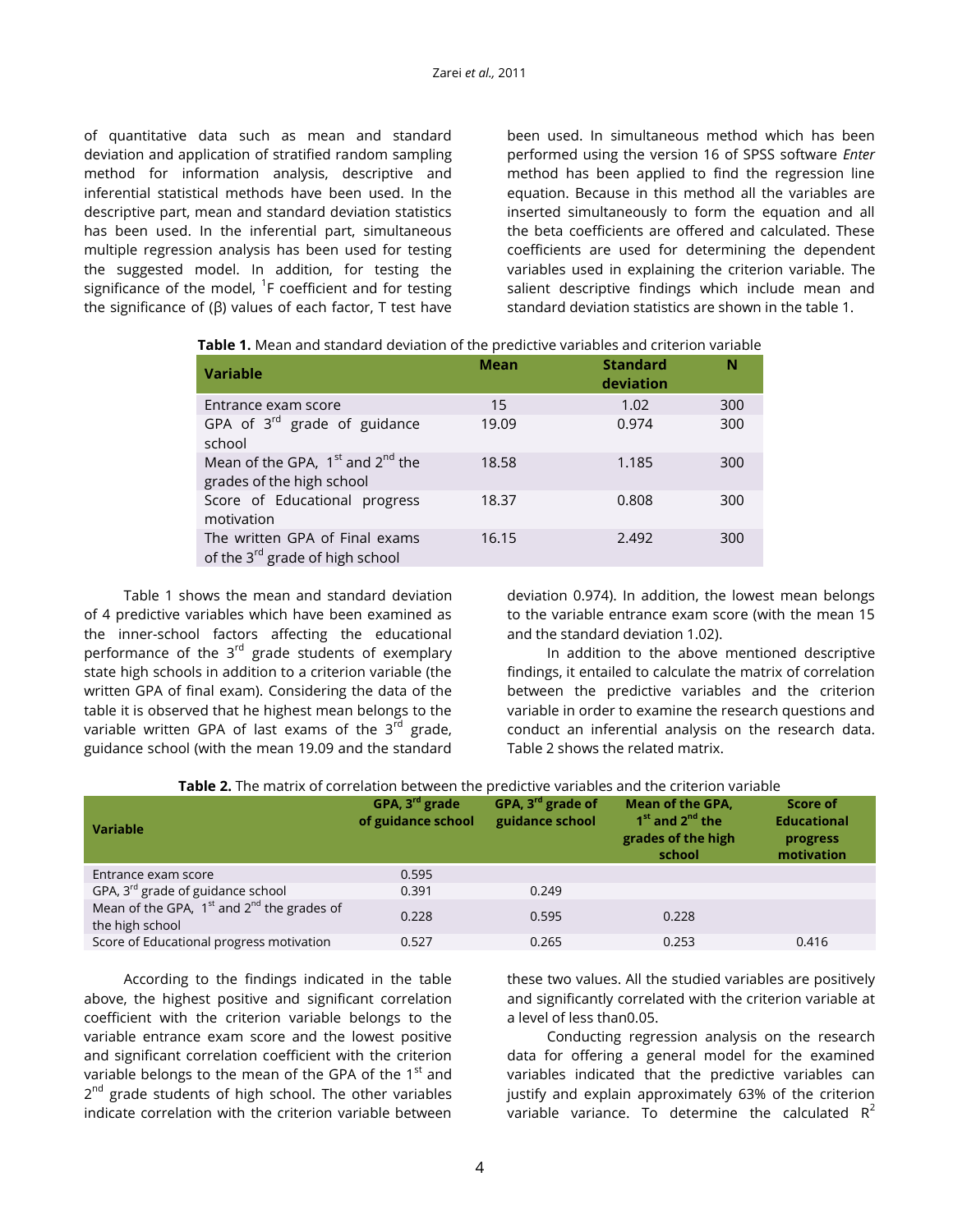significance, variance statistical analysis test has been used. F value was calculated as 127.936 which was significant at a level of less than 0.05. The results are presented in detail in table 3.

|  |  |  | <b>Table 3.</b> The values of R, R <sup>2</sup> , B, beta and the significance test in the studied general model |  |
|--|--|--|------------------------------------------------------------------------------------------------------------------|--|
|  |  |  |                                                                                                                  |  |

| <b>Variable</b>                                   | в        | beta                     | <b>T</b> value | Sig. | R     | $R^2$ | Sig. |
|---------------------------------------------------|----------|--------------------------|----------------|------|-------|-------|------|
| Variable                                          | $-31.63$ | $\overline{\phantom{a}}$ | $-12.94$       | 0.05 | 0.795 | 0.632 | 0.05 |
| Entrance exam score                               | 0.587    | 0.236                    | 5.32           | 0.05 |       |       |      |
| GPA, 3 <sup>rd</sup> grade of guidance school     | 0.444    | 0.174                    | 4.67           | 0.05 |       |       |      |
| Mean of the GPA, $1^{st}$ and $2^{nd}$ the grades | 0.888    | 0.422                    | 9.08           | 0.05 |       |       |      |
| of the high school                                |          |                          |                |      |       |       |      |
| Score of Educational progress motivation          | 0.762    | 0.245                    | 6.22           | 0.05 |       |       |      |

As you can see in the table above, for the significant test of the beta coefficients calculated for each predictive variable in the model, *t* statistical test has been used. In the above table, a general regression model has been suggested using the research data concerning the examined predictive variables and the criterion variable. In general, in this model, the predictive variables have explained approximately 63% of the criterion variable variance. All the predictive variables are positively and significantly correlated with the criterion variable. The role of the variable entrance exam score in explaining the creation variable was 0.236. The role of the variable GPA of the  $3<sup>rd</sup>$  grade of the guidance school in explaining the criterion variable was 0.174. The role of the variable the mean of the GPA of the  $1<sup>st</sup>$  and  $2<sup>nd</sup>$  grade of high school in explaining the criterion variable was 0.422. The role of the variable educational progress motivation score in explaining the criterion variable was 0.245.

## **DISCUSSION**

The studies conducted using statistical method for regression analysis of a number of variables on the examined variable has shown that the predictive variables can justify and explain approximately 63% of the criterion variable variance. The result of this analysis indicates that the variable mean of GPA of the  $1<sup>st</sup>$  and 2<sup>nd</sup> grade of high school with beta value of 0.422 significantly plays the major role in predicting and explaining the criterion variable. Also, the variable GPA of the  $3^{rd}$  grade of guidance school with beta value of 0.174 significantly plays the minor role in predicting and explaining the criterion variable. The results of the researches which have been carried out formerly corroborate the results of this study. In introduction section, the results of these studies have been discusses. For example, the results of the study conducted by Skalvin and Hatgut (1990), Migery (2002), Alex *et al* (1993), Petit (2002), Peterich and Schunk

(1996), Harter (1999), Wokfulk (2004), Anderson and Burke (2000), Perterich and de Grute (1990) worldwide, also, the results of the studies carried out in Iran such as Biabangard (2005), Hasanzadeh (2002), Jamshidi (1998), Rafiyian (2000), Sheikhifini (1994) support and confirm the positive and significant relation between the predictive variable educational progress motivation and the criterion variable.

For instance, Peterich and Schunk (1996) in their research have indicated that motivation is one of major factors in human learning and performance. Harter (1999) has emphasized on the role of internal motivation and shown that the students who are internally motivated have better educational performance in compassion with those who are externally motivated. Rafiyian (2000) has indicated the positive and significant relation between motivation and educational performance.

Fuller (1986) and Fuller and Hyneman (1989), Alex *et al* (1993 Sewell and Shan (1967), Pittman (1968), Guartez and Gerguard (2004), Katergie (2003) in other countries and Puladi (1996) and Seif (2008) in Iran have corroborated the positive and significant relation between the individual factors and the inner-institute factors such as entrance exam scores, IQ, aptitude, and the students` GPA of former grades as the predictive variable and the criterion variable.

For example, Fuller (1986) in examining the inner0scholl factors affecting the students` educational performance has concluded that school and its related factors, independent from the family background, are highly influential on the learners` educational progress in the third world. Safavi (1986) quotes from *American Journal of Educational Researches* published in 1985 "educational factors related to school are the major cause of leaving high schools". Approximately one third of the dropouts attributed leaving schools to being not good at the lessons".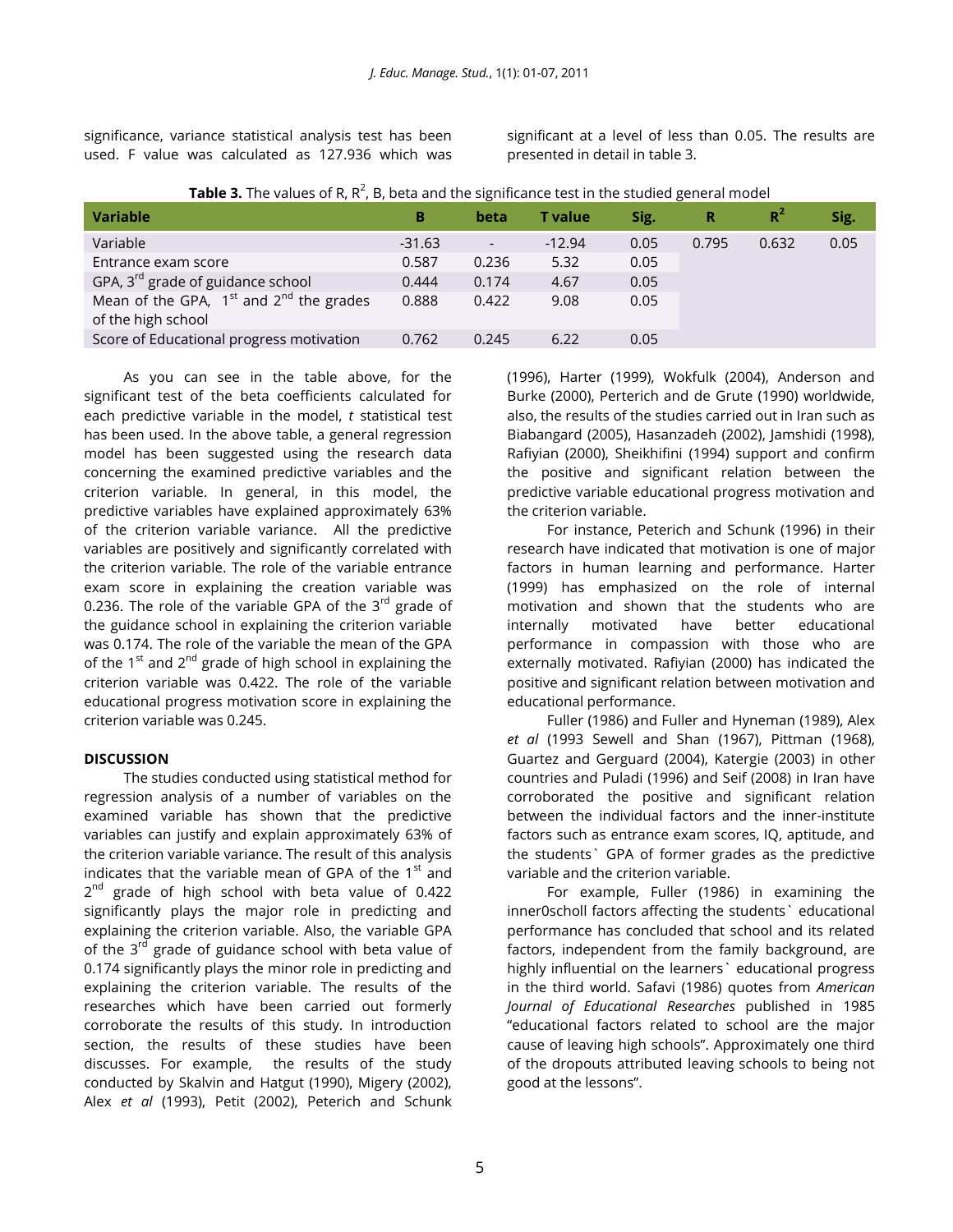Sewell and Shan (1967) in examining the effect of individual factors on educational failure have concluded that aptitude, as it is important in calculating educational failure, is also related to students` staying at high school. The data analysis in this research showed that in general the students with higher educational progress motivation score (the predictive variable) had higher written GPA in the final exams compared with the students with lower scores of educational progress motivation. In addition, the students with higher entrance exam score and GPA of the  $3<sup>rd</sup>$  grade of guidance school and higher mean of GPA at the  $1<sup>st</sup>$  and  $2<sup>nd</sup>$  grade of high school managed to get higher final GPA compared to their classmates lacking these features. The remaining role in explaining the criterion variable is related to the unknown factors out of the range of this research.

Considering the considerable effect of the mentioned variables on predicting the criterion variables (the written final GPA of the 3<sup>rd</sup> grade students of the high schools in Hormozagan) it seems that the authorities of education in the province and the cities can regulate and execute their annual and operational programs with adopting executive strategies in a way that enable the educational activities and teaching processes to enhance the factors and predictive variables above. In this case, it is expected that a fundamental change is needed in educational quality in these high schools in order to enhance the students` educational performance. Achieving this goal entails revising the management, teaching methods, student accepting policy, the educational assessment and the executive programs in these high schools.

The biggest role in predicting and explaining the criterion variable belongs to the variable mean of GPA of the  $1^{st}$  and  $2^{nd}$  grade of the high school and the slightest role belong to the variable GPA of the  $3^{rd}$  grade of guidance school. Regarding the fact that the GPA is 50 % considered in accepting the candidate for entering the high schools and calculating the score of the test, taking this issue into the account and reviewing it by the authorities seems to be absolutely essential. With regard to the considerable effect of the variables entrance exam score, GPA of the  $3<sup>rd</sup>$  grade of guidance school and the mean of the GPA of the  $1<sup>st</sup>$  and  $2<sup>nd</sup>$  grade of the students of the high schools (predictive variables) on explaining the criterion variable (the written GPA of the  $3<sup>rd</sup>$  grade of high school), the degree of observing the scientific standard for educational assessment and evaluation in the process of designing, performing and declaring the result of these exams by the state authorities should be reexamined and revised. Also,

with regard to the effect of educational progress motivation score (0.245) on explaining the criterion variable, to increase the students` internal motivation and guide their education, special educational workshops should be frequently held by education departments with presence of accomplished psychologists and advisors and the successful and topnotch students be introduced and praised in these workshops. The educational authorities of the province should invite the authors of the textbooks and the skilled experts of designing standard questions in form of in-service training so that their teaching and question designing skills as well as the skills concerning the methods of holding standard tests may be improved. In addition, the educational leaders of different lessons should supervise the teaching practices and question designing in the schools.

Since at each educational grade different factors affect the desired educational performance, the results of this study may be difficult to be generalized about other educational grades. Lack of awareness of the individual characteristics of the students in the statistical samples was one of the limitations of this study. Improper conditions, lack of adequate equipment and facilities, the high school students` cultural background have different impacts on the studied variables. These factors are worthy to be considered in applying the results of this study to all the high schools in the province.

## **REFERENCES**

- Akhavan Tafti, Z., & Valizadeh, M. (2006). Compare mental health and academic performance at the beginning and end of university period in undergraduate students. Educational researches, Bojnoord, Islamic Azad University, Bojnord branch.
- Anderson, L. W., Bourk, S. F. (2000). *Assessing affective, characteristics in the schools (2nd Ed.)* Mahawa, NJ: Lawrence Erlbaum Associates.
- Biabangard, E. (2005). *Educationl Psychology*. Tehran: Virayesh Publication.
- Bloom, B. S. (1976). *Human characteristics and school learning*. New York: McGraw-Hill.
- ChatterJ, I. M. (2003). *Designing and using tools for educational assessment.* Boston: Allyn &Bacon.
- Coleman, J. A. (1966). "Equality of educational opportunity." *Department of Health, Education and Welfare*.
- Cooper Smith. S. A. (1969). "A method for determing type of self-esteem." *Journal of Abnormal and Social Psychology*, VOL. 59, 87-94.